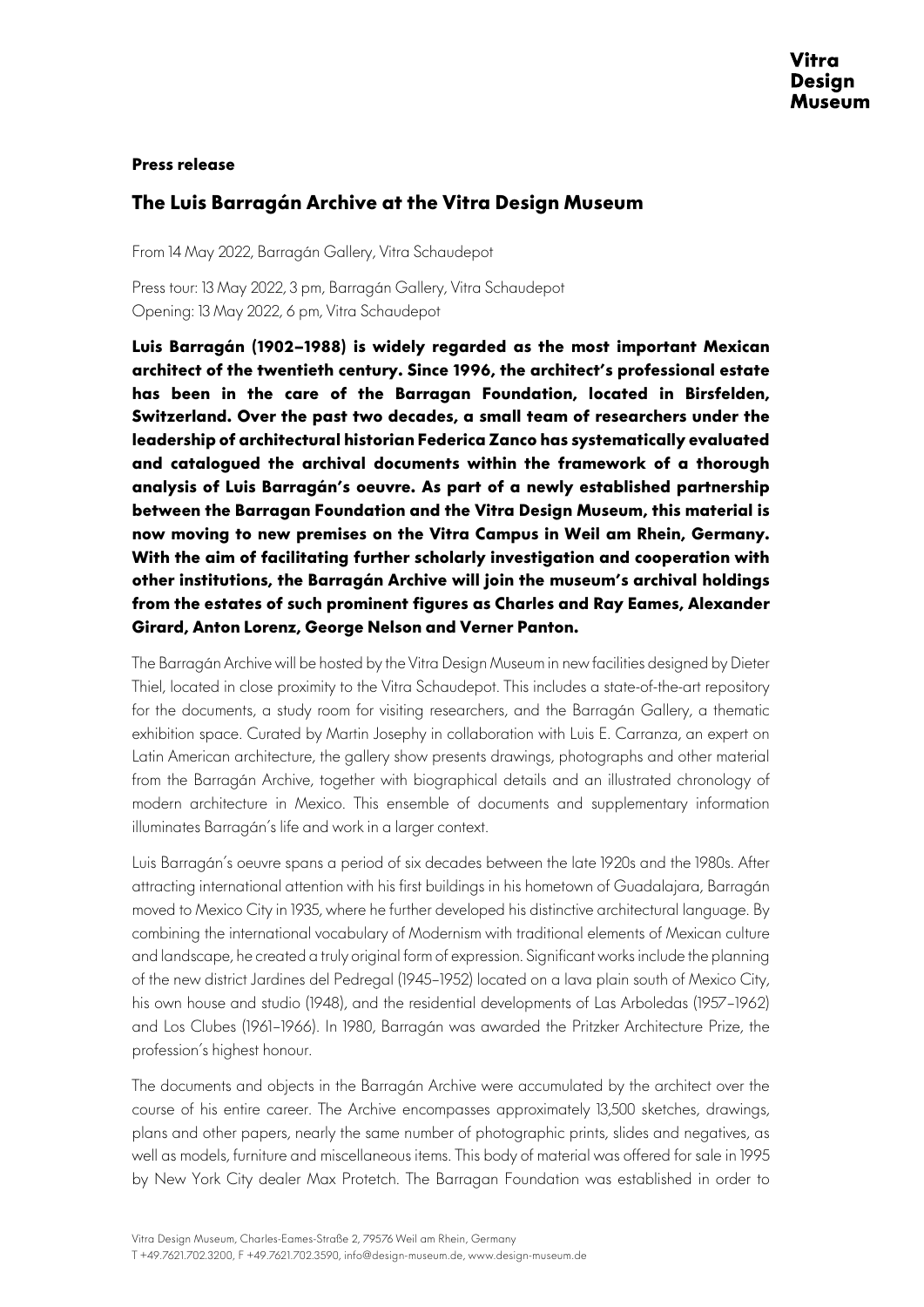prevent the dispersal of the architect's professional estate and to ensure its conservation for future study. Over time, significant complementary acquisitions were made, including a collection of negatives and original prints by the Mexican photographer Armando Salas Portugal, whose striking portrayals of Barragán's architecture are artistic works in their own right.

A previous collaboration between the Barragan Foundation and the Vitra Design Museum resulted in the travelling exhibition Luis Barragán: The Quiet Revolution, which debuted in Weil am Rhein in the year 2000 before touring internationally, with a final showing in 2002/03 at the Museo de Bellas Artes in Mexico City. The Vitra Design Museum is currently planning a new retrospective, and a comprehensive publication by the Barragan Foundation is in preparation.

On 15 May 2022 at 1:30 pm, 2:30 pm and 3:30 pm, curators Martin Josephy and Luis E. Carranza will introduce the newly opened Barragán Gallery and the architect's work with several short tours and individual talks as part of Architecture Week Basel. After the opening weekend, guided tours will be available for booking via www.design-museum.de.